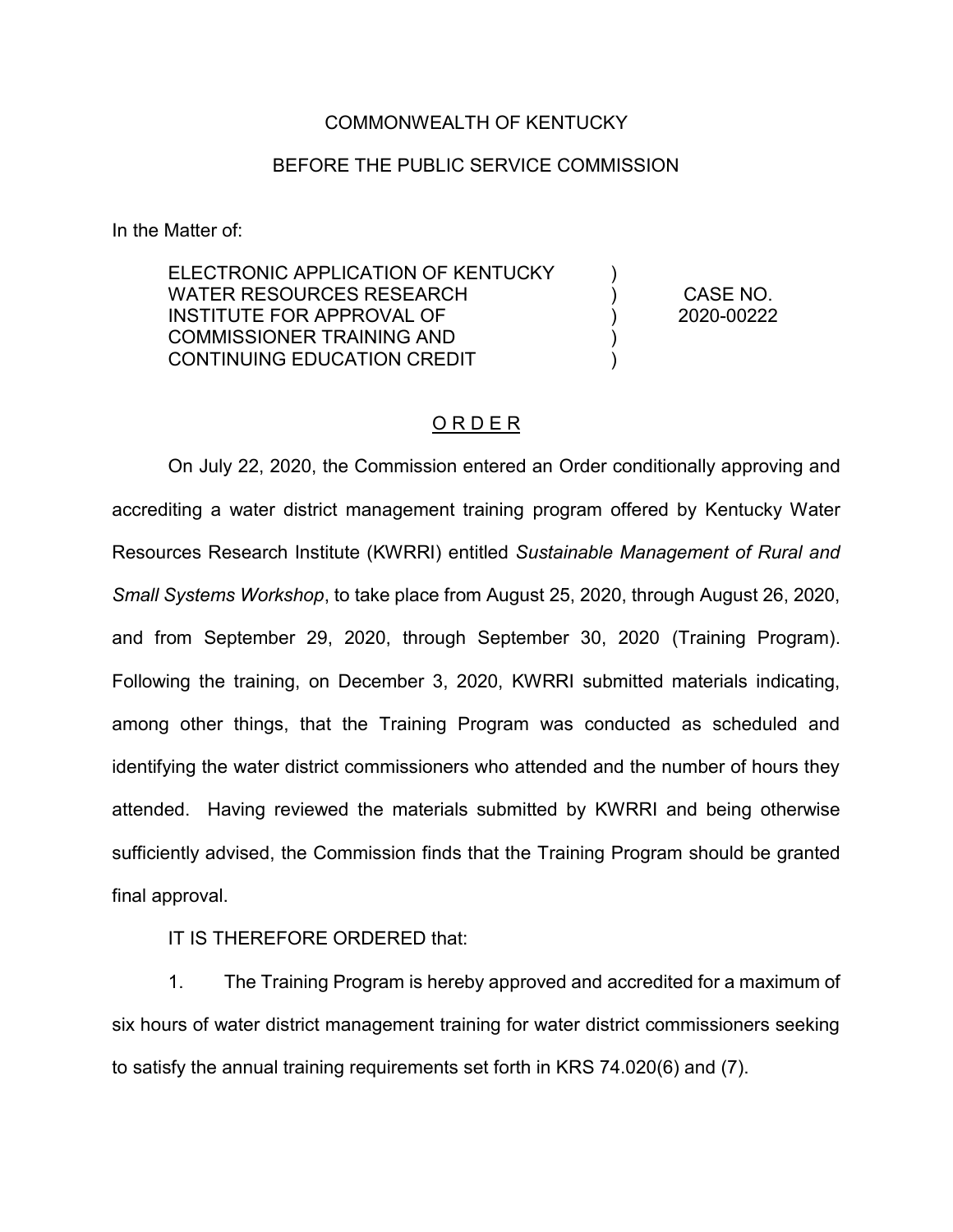2. The Training Program may not be used by water district commissioners seeking to satisfy any portion of the initial training requirement for water district commissioners required by KRS 74.020(8).

3. This matter is closed and removed from the Commission's docket.

## [REMAINDER OF PAGE INTENTIONALLY LEFT BLANK]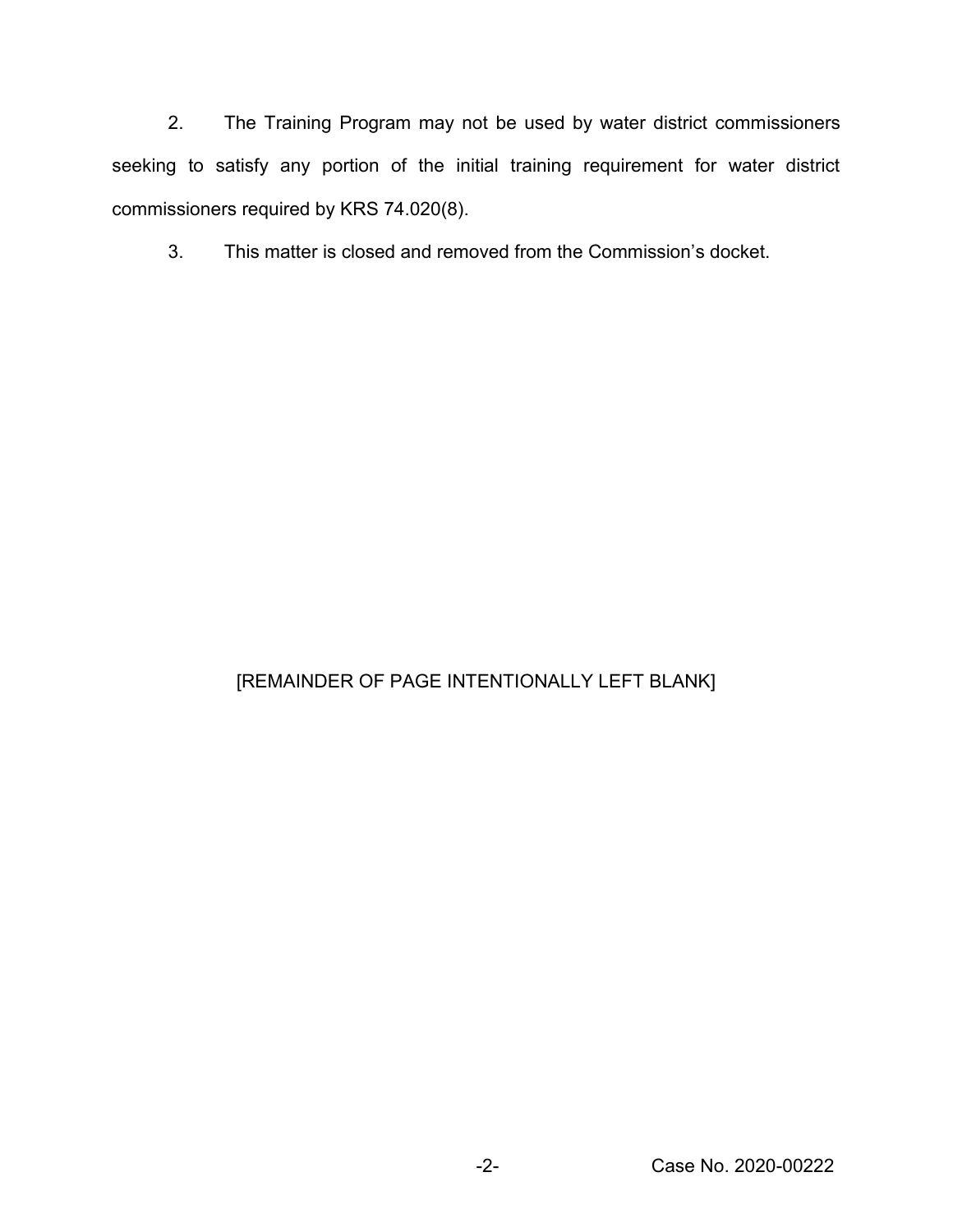By the Commission



ATTEST:

\_\_\_\_\_\_\_\_\_\_\_\_\_\_\_\_\_\_\_\_\_\_

Executive Director

Case No. 2020-00222